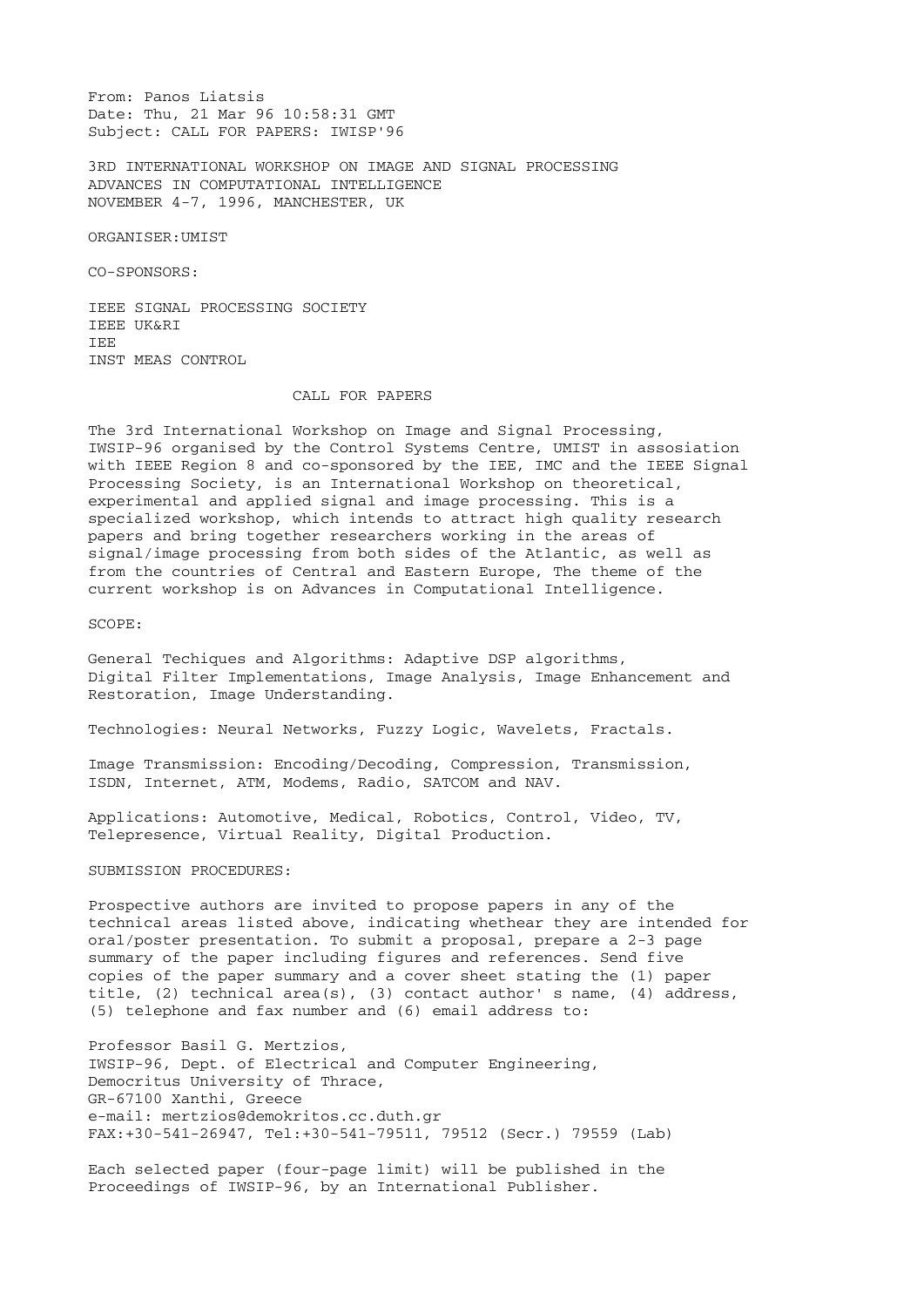Extended summaries/abstracts: 30th April 1996 Notification of acceptance/rejection: 31st May 1996 Final Draft: 15th July 1996 CONFERENCE SITE: IWSIP-96 will be held at The Manchester Conference Centre, Manchester, GENERAL CHAIR Peter Wellstead Control Systems Centre UMIST, UK PROGRAM CHAIR Basil Mertzios Democritus University of Thrace Department of Electr./Comp.Eng. 67100 Xanthi, Greece PUBLICITY & LOCAL ARRANGEMENTS Panos Liatsis, Braham Levy UMIST, UK TUTORIALS CHAIR Marek Domanski Tech. University of Poznan Poznan, Poland PROCEEDINGS CHAIR Kalman Fazekas Tech. University of Budapest Budapest, Hungary FINANCIAL CHAIR Martin Zarrop UMIST, UK INTERNATIONAL PROGRAM COMMITTEE (TENTATIVE) I. Antoniou, Solvay Institute, Belgium Z. Bojkovic, University of Belgrade, Yugoslavia M. Brady, University of Oxford, UK V. Cappellini, University of Florence, Italy G. Caragiannis, NTUA, Greece M. Christodoulou, Technical University of Crete, Greece A. Constantinidis, Imperial College, UK J. Cornelis, Vrije Universiteit Brussel, Belgium A. Davies, King's College London, UK I. Erenyi, KFKI Research Institute, Hungary A. Fettweis, Ruhr Universitaet Bochum, Germany S. van Huffel, Katholieke Universiteit Leuven, Belgium G. Istefanopoulos, Bosporous University, Turkey V. Ivanov, Dubna Research Institute, Russia T. Kaczorec, University of Warsaw, Poland M. Karny, UTIA, Czech Republic T. Kida, University of Tokyo, Japan J. Kittler, University of Surrey, UK S.Y. Kung, Princeton University, USA M. Kunt, University of Lausanne, Switzerland F. Lewis, University of Texas at Arlington, USA T. Nossek, Technical University of Munich, Germany C. Nikias, University of Southern California, USA

SCHEDULE: